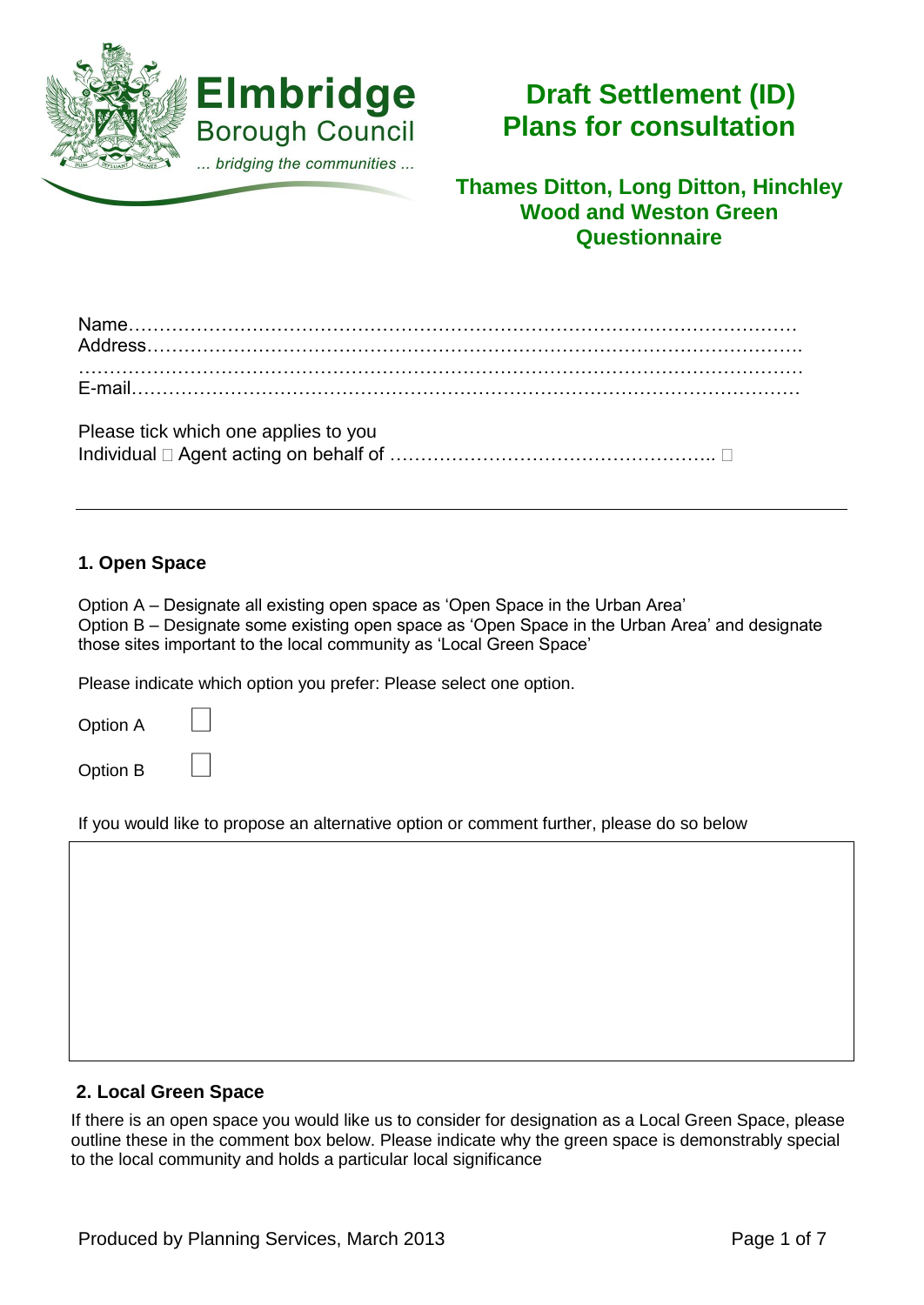### **3. Suitable Accessible Natural Greenspace**

Option A – Designate suitable areas as 'potential' Suitable Accessible Natural Greenspace in order to ensure the protection of the Special Protection Area in the long term and/ or offer a shared resource with adjoining boroughs

Option B – Fully designate suitable areas as Suitable Accessible Natural Greenspace Option C – Do not designate suitable areas as 'potential' Suitable Accessible Natural Greenspace' or as full Suitable Accessible Natural Greenspace or as full Suitable Natural Greenspace as we have sufficient for the plan period and beyond

Please indicate which option you prefer: Please select one option.

| Option A |  |
|----------|--|
| Option B |  |
| Option C |  |

If you have any comments or if there are other options you would like us to consider, please set these out below

#### **4. Strategic Employment Land**

Option A - Designate Strategic Employment Land based on the criteria set out in the Site Assessment Methodology documents

Option B - Designate Strategic Employment Land based on alternative criteria

Please indicate which option you prefer: Please select one option.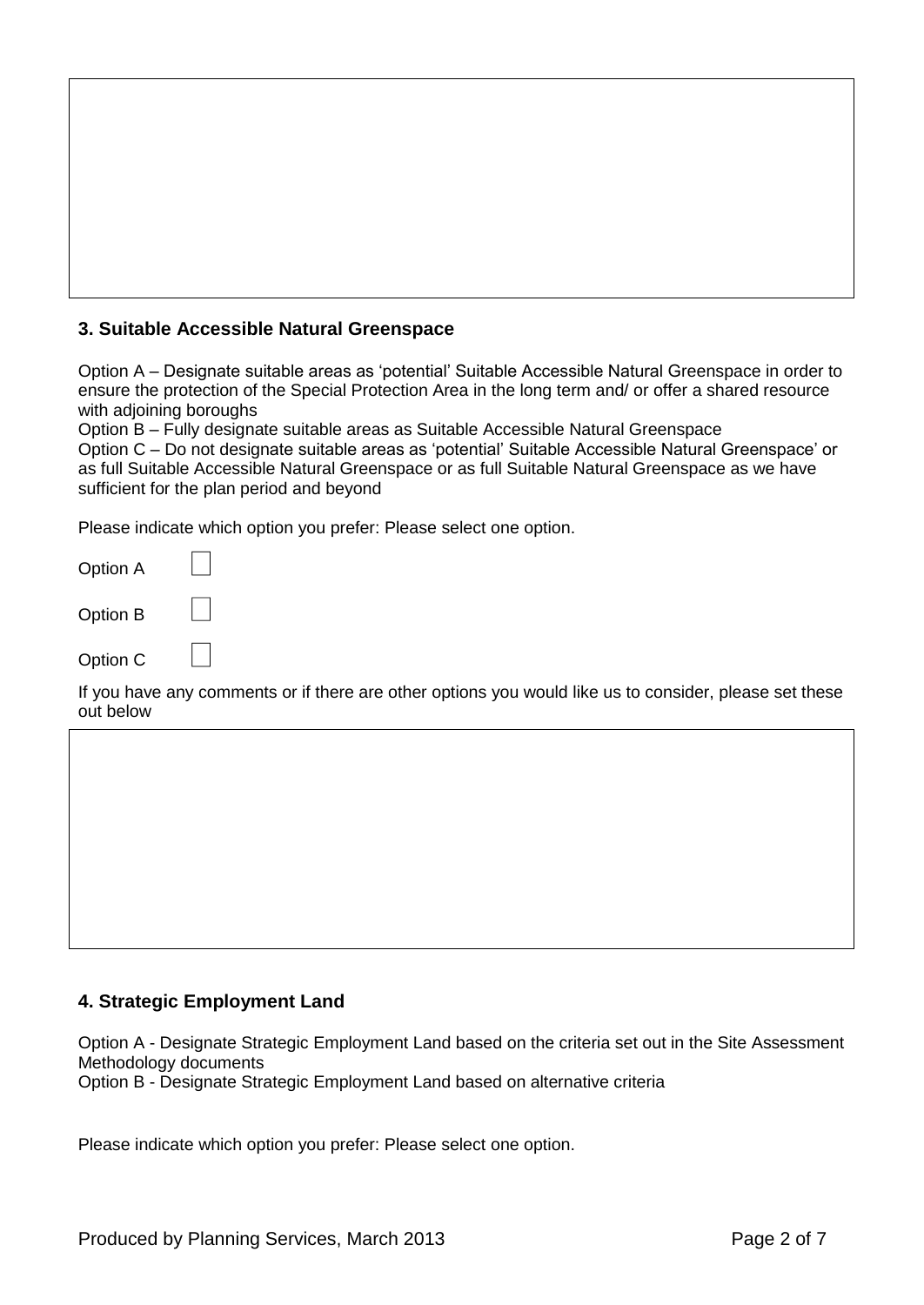| Option A |  |
|----------|--|
| Option B |  |

If you have any comments or if there are other options you would like us to consider, please set these out below

#### **5. Existing Gypsy and Traveller sites**

Option A – Designate existing permanent and authorised sites to protect them in their current use. Option B – Do not designate existing permanent and authorised sites to protect them in their current use

Option C – Designate existing permanent/ authorised and temporary authorised sites for protection in their current use

Please indicate which option you prefer: Please select one option.

| Option A |  |
|----------|--|
| Option B |  |

 $\Box$ 

Option C

If you have any comments or if there are other options you would like us to consider, please set these out below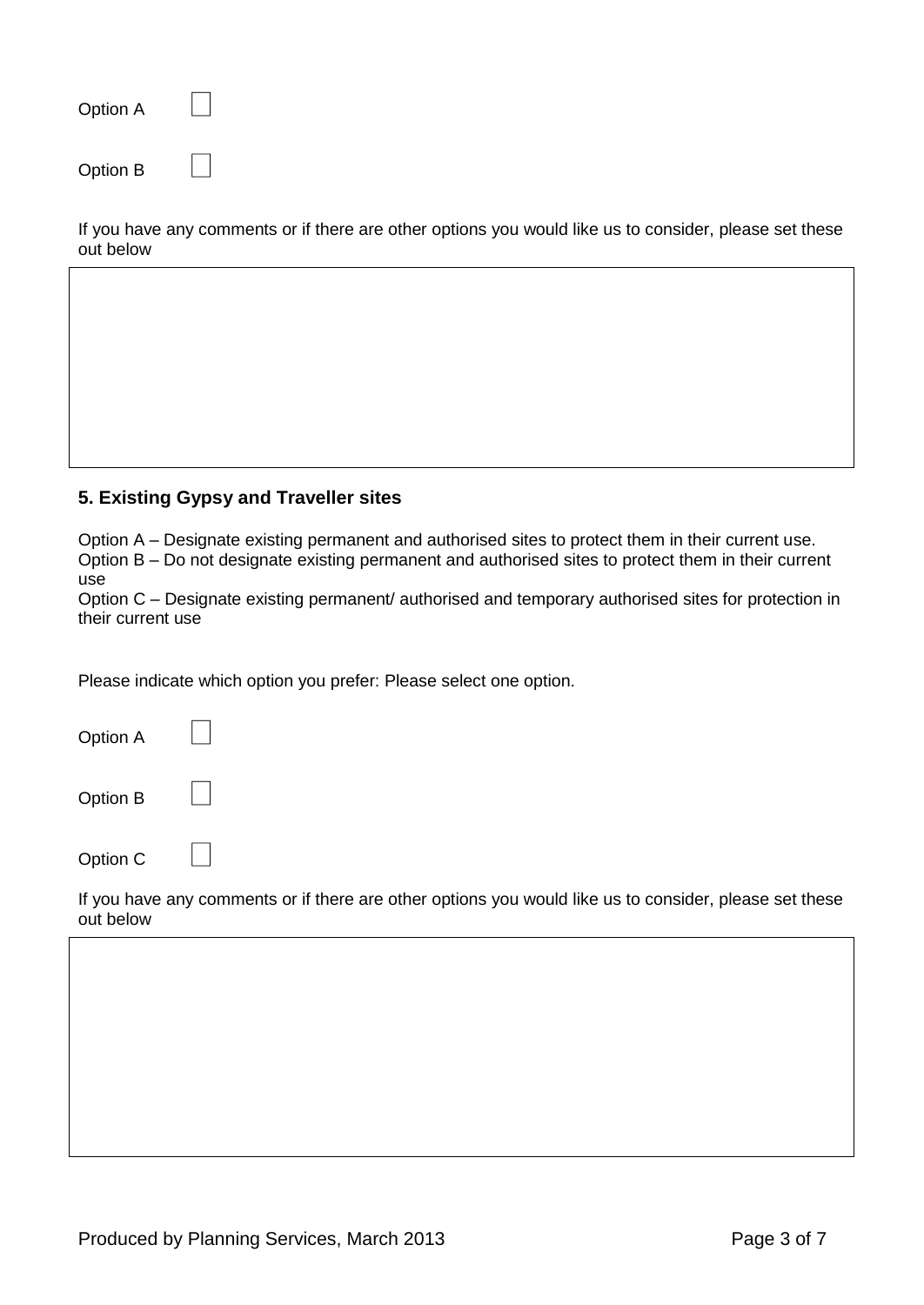#### **6. Opportunity sites – Telephone Exchange, Portsmouth Road, Thames Ditton**

Option A – Allocate for development of approximately 36 dwellings Option B – Do not allocate (as existing)

Please indicate which option you prefer: Please select one option.

| Option A  |                                                                                                        |
|-----------|--------------------------------------------------------------------------------------------------------|
| Option B  |                                                                                                        |
| out below | If you have any comments or if there are other options you would like us to consider, please set these |
|           |                                                                                                        |
|           |                                                                                                        |
|           |                                                                                                        |
|           |                                                                                                        |

#### **7. Opportunity sites – 40 Lovelace Road, Long Ditton**

Option A – Allocate for development of approximately 14 dwellings Option B – Do not allocate (as existing)

Please indicate which option you prefer: Please select one option.

Option A

Option B

If you have any comments or if there are other options you would like us to consider, please set these out below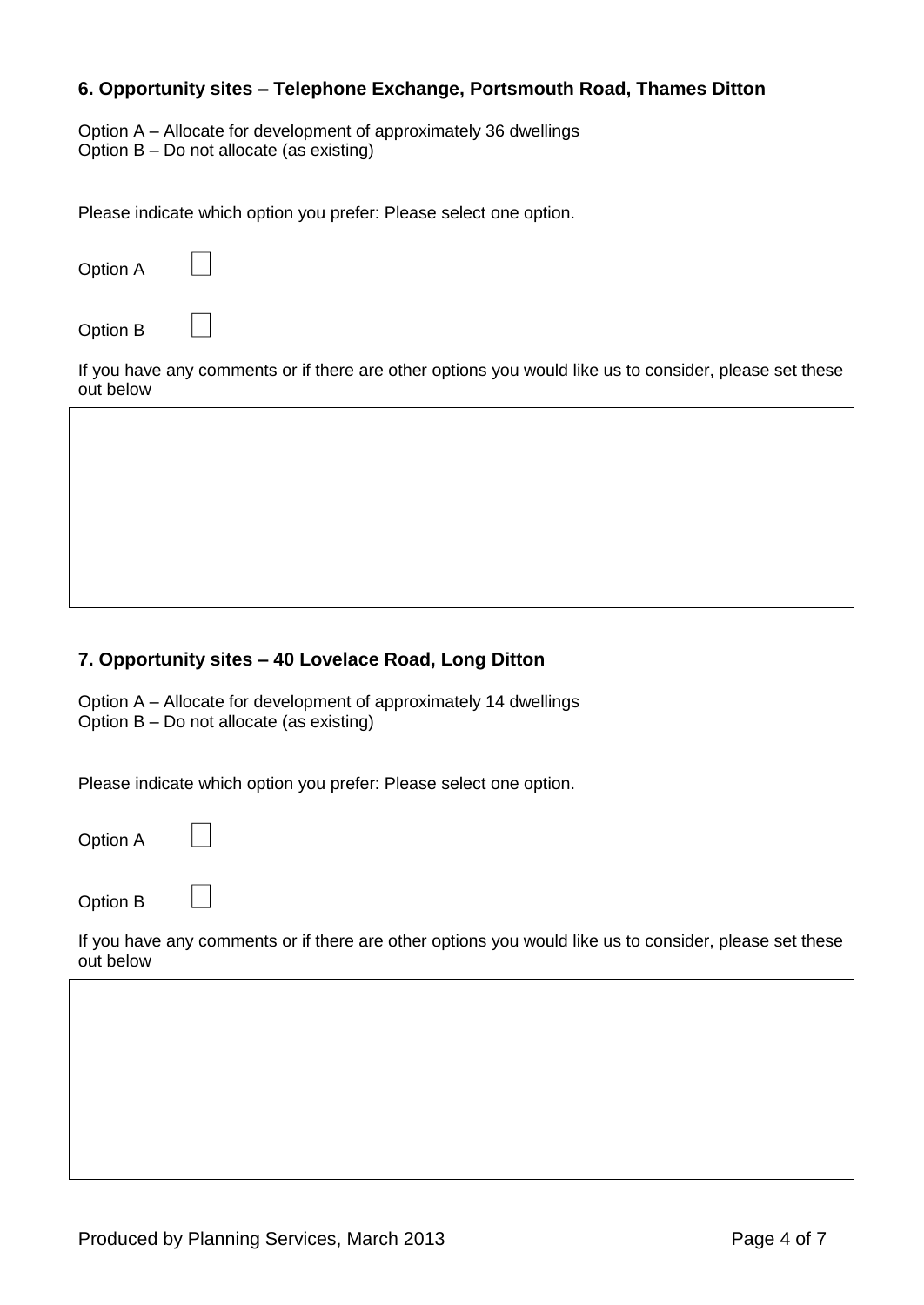#### **8. Opportunity sites – Land adjacent to The Oaks, Woodstock Lane**

Option A – Allocate as a Gypsy and Traveller site with potential to accommodate additional pitches Option B – Do not allocate to accommodate additional pitches (retain designation – see Section 2, GT/DHW2)

Please indicate which option you prefer: Please select one option.

Option A

Option B

If you have any comments or if there are other options you would like us to consider, please set these out below

#### **9. Other possible sites – Land rear of 74-128 Speer Road, Thames Ditton**

If you would like to make any comments regarding 'other possible sites', please do so in the box below

#### **10. Education**

Option A – Allocate existing schools sites for potential expansion to accommodate an increase in pupil numbers Option B – Do not allocate existing school sites for expansion

Please indicate which option you prefer: Please select one option.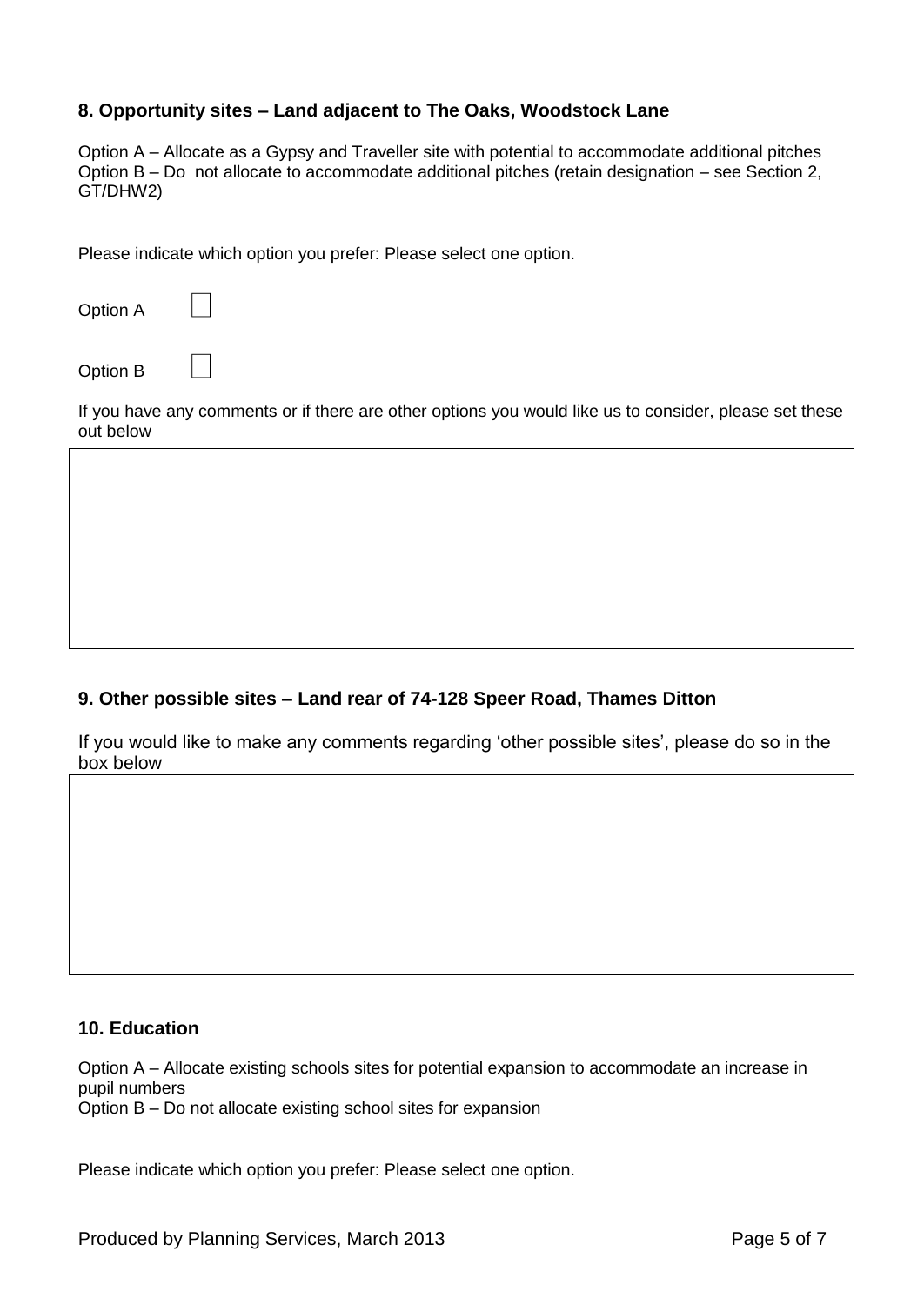| Option A |                                                                                           |
|----------|-------------------------------------------------------------------------------------------|
| Option B |                                                                                           |
|          | If you would like to comment further on our proposed approach, please set these out below |

#### **11. Transport and Highways improvements**

Please let us know if there are any other transport and highways improvements you would like us to consider in the comment box below

#### **12. Other infrastructure**

Please let us know in the box below if there are any other infrastructure priorities you would like us to consider